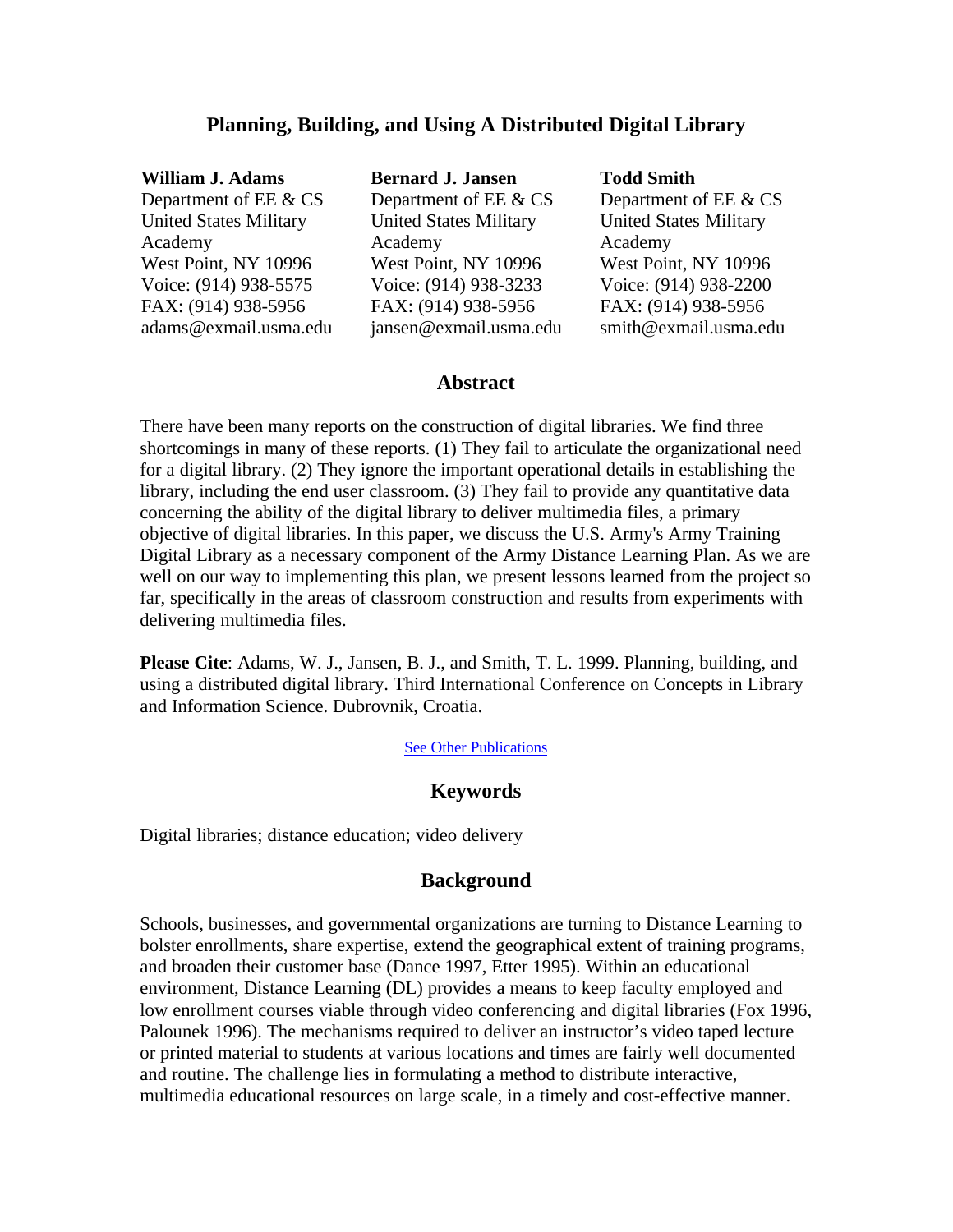Research is continuing on the most effective utilization of networks for DL (Stanford 1997). Current DL programs are using a mixture of 3.5" floppy disks and CD-ROMs to distribute multimedia files to students (Harris et. al. 1994, Lollar 1995). The 1.44 MB size restrictions of a floppy disk make it impractical for anything but text files or application files to be distributed. Likewise, CDs present two challenges to instructional developers. First is the 650 MB capacity limit of the compact disk. With a typical AVI file averaging 12 MB per minute of video, this storage limitation is quickly reached. Second, because of the "write-once, read-many" nature of compact disks, changes to any file on the disk, no matter how slight, require a new master and all of its accompanying charges, effectively erasing most of the savings realized through the use of CDs in the first place.

To provide learning materials quickly and efficiently to students, many schools have turned to digital libraries. Some institutions like the University of Minnesota, utilize a type of monolithic storage arrangement to provide learning material to a continuing education student population that is scattered over several hundred miles of the northern United States (Duin 1996). Others, like Virginia Tech use digital libraries as a reference store for local students (Fox 1996). While the exact methods of storage and retrieval may differ, both examples allow students access to repositories of multimedia information through some type of network connection. These server-based edifices allow any student with network access, either through a local area network or dial-up access, to access or browse learning material of any type. Because of the immediacy of server access by instructors and developers, the material is the most current it can be, without the lag time of disk mastering or disk distribution. As such, digital libraries become a natural extension of any distance learning plan.

## **Problem**

There are some issues with operating and maintaining digital libraries, however. These problems originate with the diverse nature of the user population. The variables in the retrieval equation are the users' connection method, connection speed, knowledge of search queries, and preference of file formats. The enormity of this problem becomes more evident when one looks at the global nature of the users of Army training material.

Digital libraries must be accessible if they are to be successful. Therefore, where the information is stored and how these storage sites are interconnected is of concern. Where do we place the servers and how do we connect them to each other? Of equal importance is that material in the digital library must be arranged and organized so that users do not spend an inordinate amount of time searching for the material they need.

#### **Background**

The United States Army has made a significant investment into distance learning capabilities. The goal is for soldiers to be able to access training material from any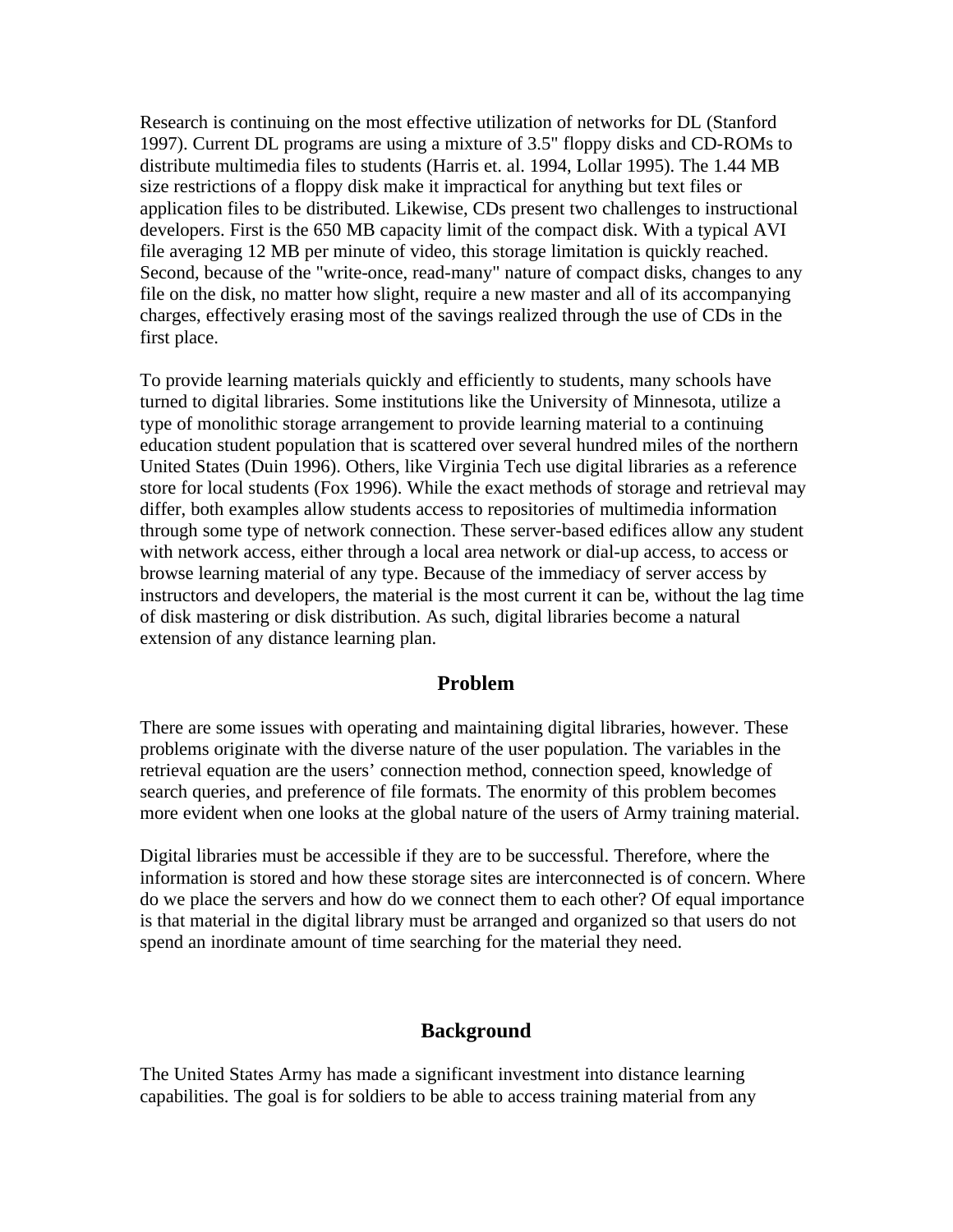location. In 1995, the U.S. Army's Training and Doctrine Command (TRADOC) embarked upon a plan that is intended on "leveraging technology to improve training" at the 21 Army schools (US Army 1997). TRADOC is similar to a University and the 21 TRADOC schools are similar to a Department within the University. A significant difference though is geographical dispersion.

The 21 TRADOC schools are in various locations across the United States. TRADOC is responsible for developing the training doctrine, the training material, training standards for both military tasks and doctrine. Previously, TRADOC distributed this material via hard copy. The organization then moved to disk distribution; however, this soon proved unworkable on a global, Army-wide scale. TRADOC began exploring other options for distribution.

The long-term intent of the Army Distance Learning Plan (ADPL) is to provide highquality, standardized training material to soldiers around the world. By providing access to this material, soldiers can receive training or review material in any combination of locations. First, attendees of resident courses will access training material in the classroom through local area networks. Second, upon returning to their workplace the soldiers can review the material from their local education centers, armories, Reserve Centers, or their offices by way of the Internet. In the near future, soldiers will use the Internet from their home, using their personal computer.

There are many ways to quantify the efficiency and cost-effectiveness of this vision. The most immediate means are strictly monetary. The cost of connecting users is undeniably less than the amount currently spent on: mailing and updating course books for correspondence and nonresident courses; travel and per diem costs for resident training; and the lost productivity of students that have to travel. The greater, but harder to quantify, benefit is the guarantee of standardized, on-demand training anywhere in the world. This benefit is especially important for the military, with a large, mobile, and geographically diverse population.

The key component to this architecture is the backbone connectivity that will be used to transfer the training material between school and student, provided in this case via the Internet. The Internet does not provide instant access to the DL; but it does provide a global path. Each DL on the network would contain a cached copy of material from other DLs. If the cached copy were too old or too big to store, then the local DL would request an update from the source DL. Within the ADLP, the training material that is transported over the network is a combination of multimedia files. Video, audio, and text are the three largest components of learning resources. Once these materials are retrieved from their source, they are temporarily stored at the network access point's Digital Training Access Center (DTAC.) From the DTAC, users can view and replay the material at their convenience, for their use or for a class.

The planned training environment redefines the concept of the training site. The training site could be a school classroom, a learning lab at a military post anywhere in the world, or a National Guard Armory. Regardless of its location, the site is equipped with a set of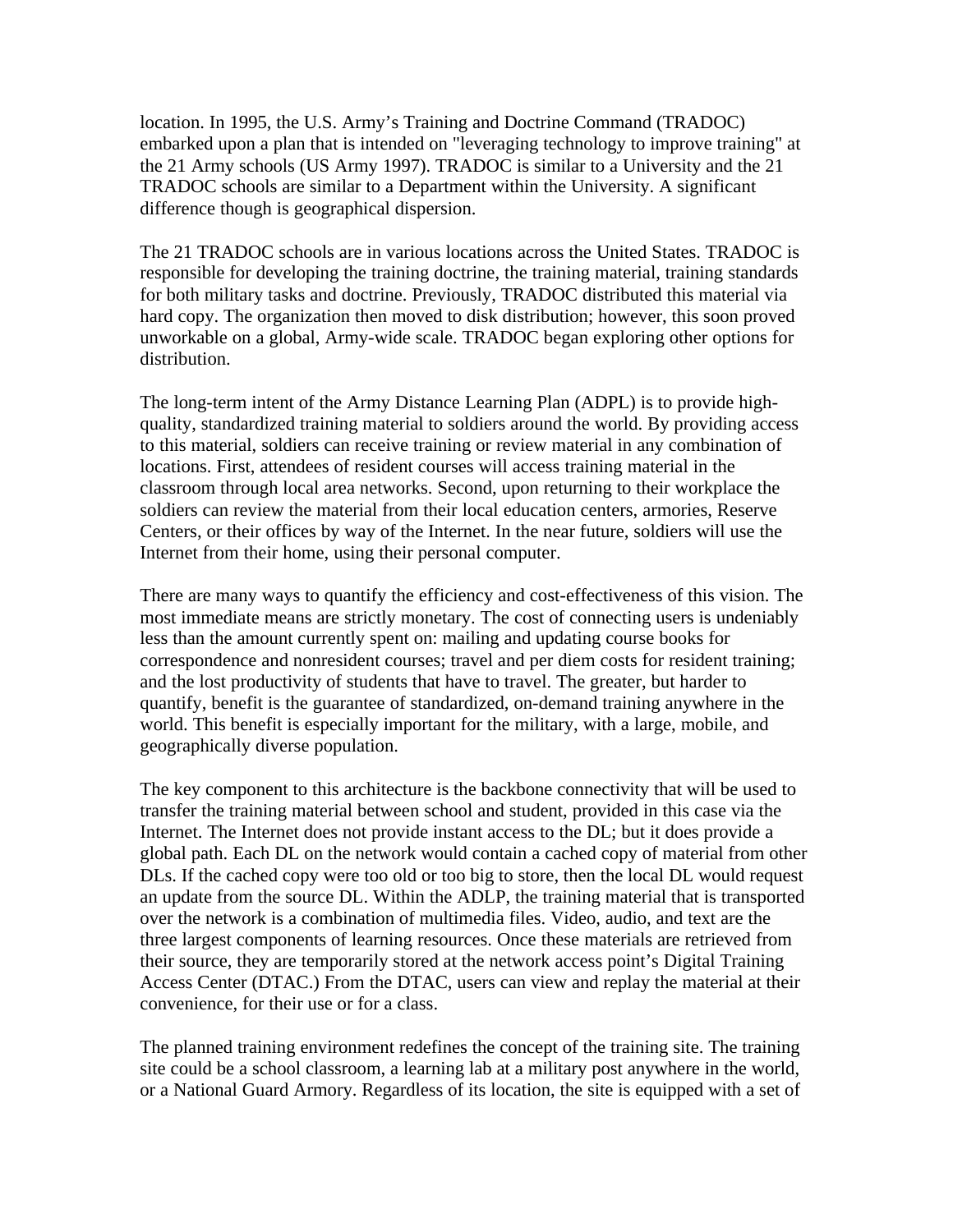hardware that enables a specified set of functions. These functions include Internet access, World Wide Web browsing, multimedia capability, and local area network connectivity.

The distance learning retrieval process works as follows:

- 1. A soldier arrives for training. He accesses the local DTAC and requests training material.
- 2. The local DTAC searches its index of material that is currently stored there. If it finds what the user needs, the DTAC notifies the user that requested material is available and returns a list of Uniform Resource Locators (URLs) of the appropriate files. The process now jumps to step 5.
- 3. If the requested material is not on the local DTAC, the request is forwarded to the ATDL to find the course material he needs. This material supports correspondence courses, individual professional development, on-the-job training, or review of material learned at a previous resident course.
- 4. The ATDL searches its database to find course material related to the soldier's request. It returns a list of material in the form of URLs of the appropriate files. The DTAC displays the list of material with estimated download times, calculated from the current network load. The user can select any or all of the material, which is then downloaded to the local DTAC.
- 5. Once this download is complete, the DTAC notifies the user and prepares for delivery.

Delivery is dependent on both media and the user. Text, either in the form of HTML or Adobe Acrobat files, is downloaded to the user via a Web browser. Audio and video files represent more challenges however, although streaming products have simplified their delivery.

# **The Distant End**

Many discussions of digital libraries and distance learning architecture focus almost exclusively on the network and the servers. This is understandable considering that this aspect of the architecture is many times the most exciting. However, the distance end, i.e., the classroom itself is to the user the most important component of the system. For it is here that the student and professor will interact. It is here that the system must perform. Figure 3 is a computer model of our existing classroom, modeled in OPNET, a military networking modeling and simulation application.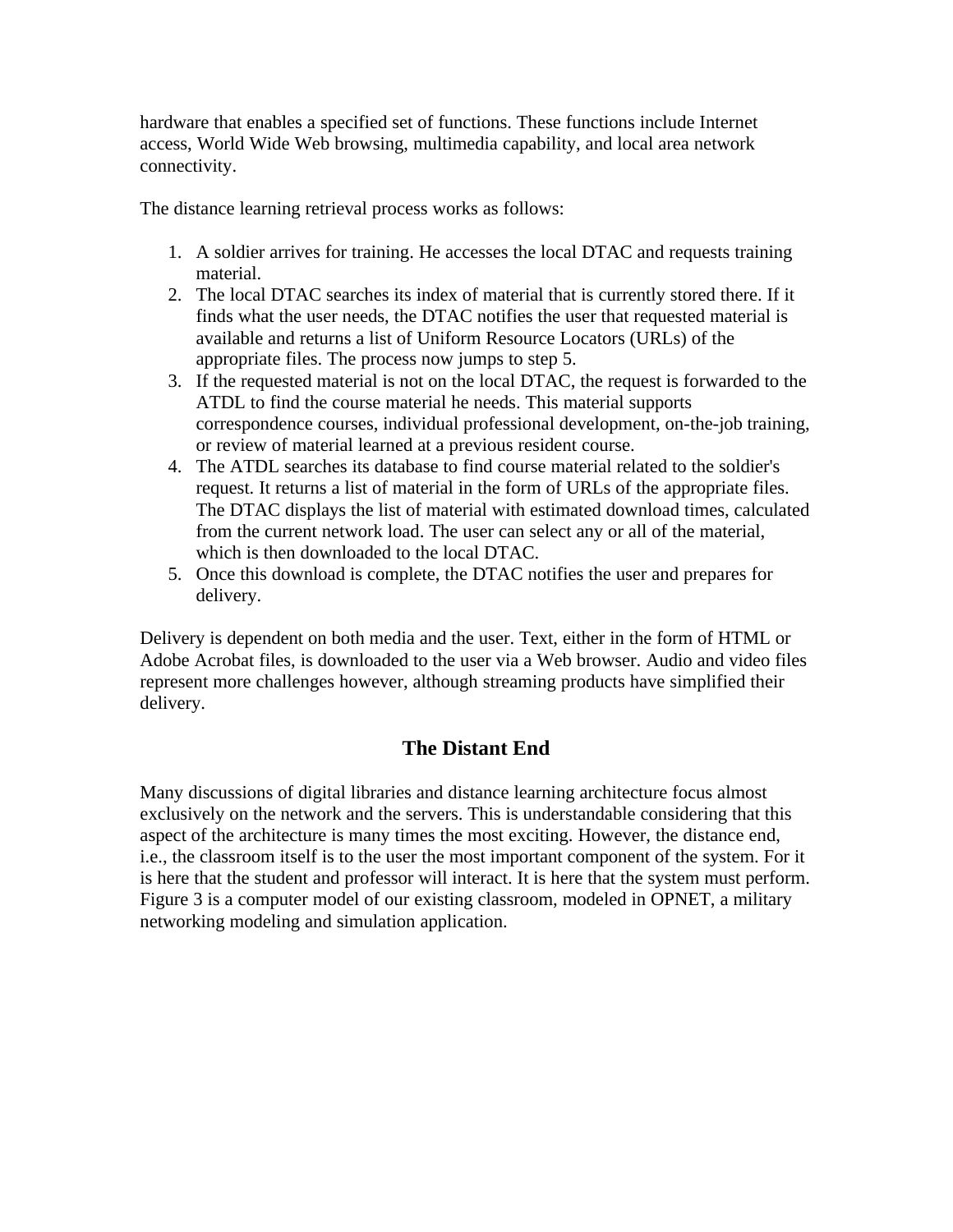

**Figure 3 is a computer model of our existing classroom**

Since the development of the classroom has received so little attention, many may be unaware of the expensive involved in setting up a classroom capable of supporting the wide range of digital library media and mediums. The media may include text, images, video, etc. The medium may be an Intranet in addition to a connection to the Web capable of supporting multiple and simultaneous accesses. Plus, there is all the normal support required for a professor in a classroom. Additionally, we have discovered that to take full advantage of the new technology and to emphasis small group exercises, some modifications to the standard lecture hall environment are desirable.

## **Summary and Conclusion**

Digital libraries, whether distributed across the globe or across a small campus, provide a quick and cost effective means to distribute learning resources to students, employees, or soldiers. Choosing the best system requires an analysis of the organization, its location, its user population, and the type of material being provided to the users. There must be a realization that there is a cost in establishing a multimedia infrastructure. These costs include those of the classroom and the computing and networking infrastructure to support multimedia delivery.

## **References**

Dance, M. (1997)*. The Promise of Distance Learning*. http://Weber.u.washington.edu/~jamesher/mdance.htm.